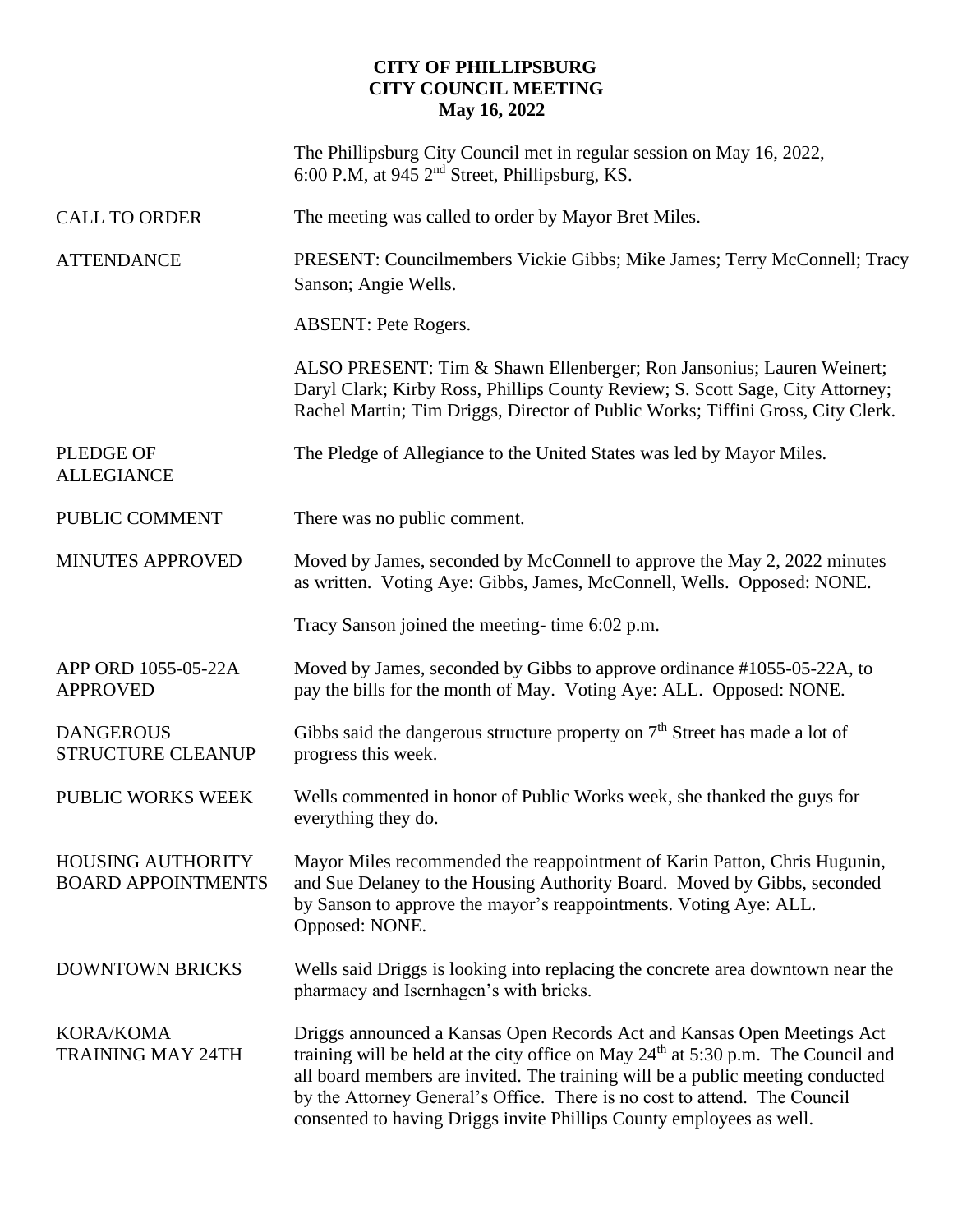| <b>LEAD &amp; COPPER</b><br><b>MEETING</b>                                                                  | Driggs and Kent Footh plan to attend the Lead & Copper Rules Meeting May<br>$24th$ in McPherson.                                                                                                                                                                                                                                                                                                                                                                                                                                                                               |
|-------------------------------------------------------------------------------------------------------------|--------------------------------------------------------------------------------------------------------------------------------------------------------------------------------------------------------------------------------------------------------------------------------------------------------------------------------------------------------------------------------------------------------------------------------------------------------------------------------------------------------------------------------------------------------------------------------|
| <b>PUBLIC WORKS</b><br><b>ACTIVITIES</b>                                                                    | Public works crews have been attending safety training, mowing, spraying<br>cactus at cemetery, repairing sink holes, fixing softball field lights, and cleaning<br>up the city park.                                                                                                                                                                                                                                                                                                                                                                                          |
| <b>EXECUTIVE SESSION</b>                                                                                    | Moved by James, seconded by Gibbs for the City Council to recess into<br>executive session for preliminary discussions relating to the acquisition of real<br>property exception, K.S.A. 75-4319 (b)(6) with Council, Mayor Miles, Driggs,<br>Gross, and City Attorney Sage in attendance and the open meeting to resume in<br>the city council chamber at 6:38 p.m. Voting Aye: ALL. Opposed: NONE.                                                                                                                                                                           |
|                                                                                                             | Martin, Jansonius, Ellenbergers, Weinert, Clark, and Ross left the meeting-time<br>$6:08$ p.m.                                                                                                                                                                                                                                                                                                                                                                                                                                                                                 |
|                                                                                                             | Gibbs left the meeting-time 6:25 p.m.                                                                                                                                                                                                                                                                                                                                                                                                                                                                                                                                          |
|                                                                                                             | Jansonius, Tim & Shawn Ellenberger, Weinert, Ross, and Martin returned to<br>meeting.                                                                                                                                                                                                                                                                                                                                                                                                                                                                                          |
|                                                                                                             | Mayor Miles called the regular meeting back to order-time 6:38 p.m.                                                                                                                                                                                                                                                                                                                                                                                                                                                                                                            |
| PETITION TO VACATE<br><b>REJECTED BY</b><br><b>COUNTY AND</b><br><b>ANNEXATION</b><br>ORDINANCE PASSED      | Driggs reported the County Commissioners rejected the City Council's petition<br>to vacate. James asked what the options are for the next steps. Driggs said the<br>Council can stop and walk away from the project or they can continue by<br>annexing the additional property required for the road to be closed. He<br>presented a draft annexation ordinance. Moved by James, seconded by Sanson<br>to annex the land and pass Ordinance #1442 as written. Voting Aye: ALL.<br>Opposed: NONE. Clerk Gross reassigned ordinance as #1443 as #1442 has<br>already been used. |
| PETITION TO VACATE<br><b>AUTORIZED FOR</b><br><b>PLANNING</b><br><b>COMMISSION</b><br><b>RECOMMENDATION</b> | Driggs explained the Council then has the option to have the Planning<br>Commission review a petition to vacate, who would hold a public hearing,<br>review and decide on the vacation. Moved by James, seconded by McConnell<br>to authorize the mayor to sign a petition to vacate and submit to the Planning<br>Commission. Voting Aye: ALL. Opposed: NONE.                                                                                                                                                                                                                 |
| <b>COUNCIL REQUESTS</b><br>PROPOSALS FOR<br><b>LEASE OR PURCHASE</b>                                        | Driggs said he has received the appraisals and information for the land<br>acquisition for the two properties in question for the airport extension. Moved<br>by James, seconded by McConnell for Driggs to prepare proposals for Council's<br>review; one option for purchase and one option for lease or easement. Voting<br>Aye: ALL. Opposed: NONE.                                                                                                                                                                                                                        |
| <b>STATE STREET</b><br>PHASE II TO REBID                                                                    | Driggs said the State Street Phase II project bids came in high at \$1.3 million<br>and \$1.6 million, both above the engineer's estimate of \$1 million. He said at<br>last meeting the Council rejected the bids and authorized a request to KDOT to<br>rebid. The new bid date will be in September. He said the project may be<br>modified or shortened. Driggs reminded the public that specific bid tabs are not<br>given to the city until a bid is awarded in order to keep things competitive in the<br>case of rebidding.                                            |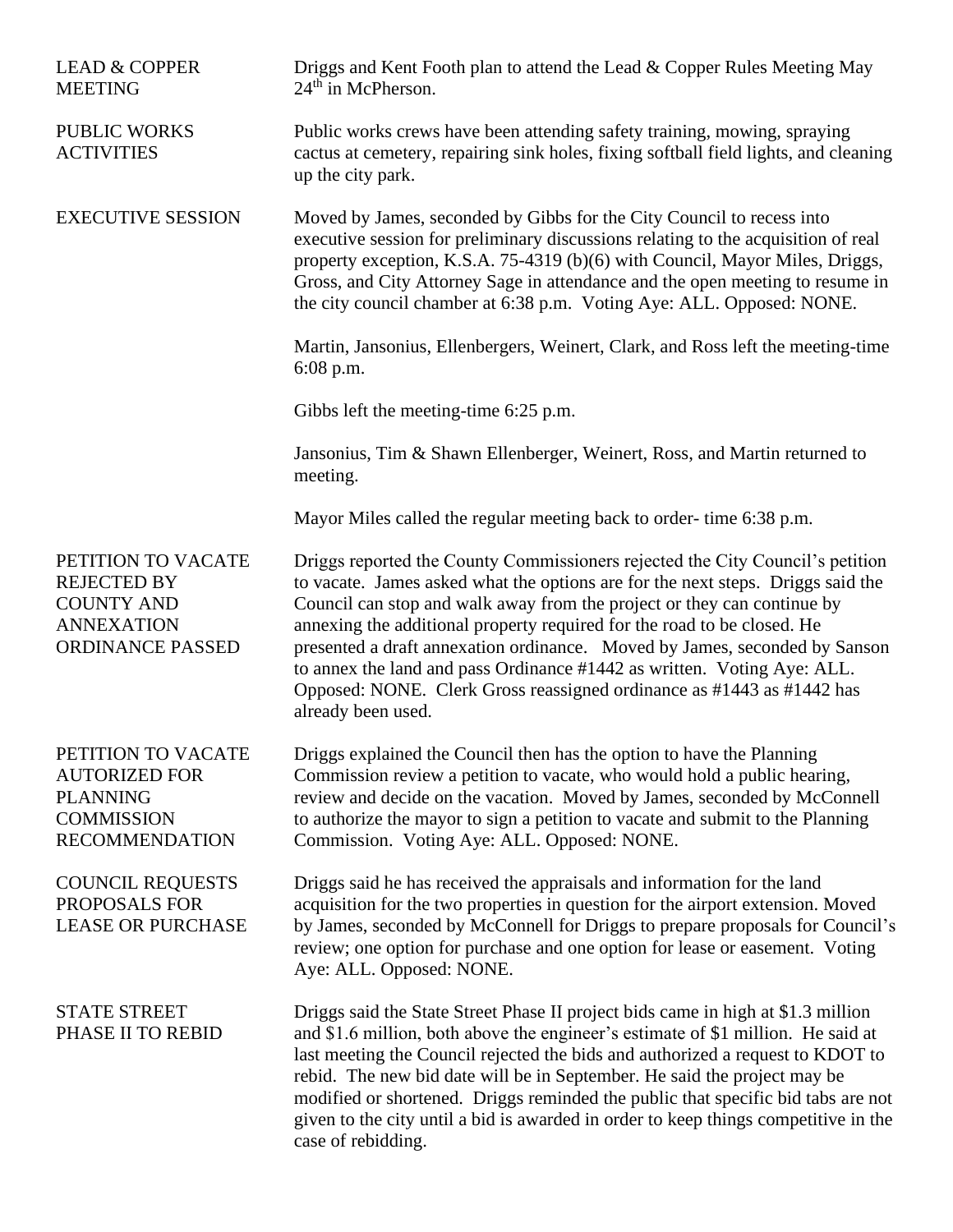| <b>AQUATIC CENTER</b><br><b>ESTIMATES</b><br><b>REQUESTED</b> | Driggs said the Aquatic Center outdoor pool is filled with water, but has two<br>malfunctioning motors, one will be repaired, the other needing replaced. He<br>said he paid extra money to expedite shipping to get the pool up and running on<br>time for the season. |
|---------------------------------------------------------------|-------------------------------------------------------------------------------------------------------------------------------------------------------------------------------------------------------------------------------------------------------------------------|
| <b>AQUATIC CENTER</b><br><b>REPAIRS</b>                       | Discussion was held on the condition of the mechanical system at the pool and<br>the option for replacement. Moved by James, seconded by Sanson for Driggs to<br>gather bids to replace the mechanical equipment at the pool. Voting Aye: ALL.<br>Opposed: NONE.        |
| <b>SPORTS COMPLEX</b><br>PROPERTY RELEASED                    | Driggs said he has been approached about the status of the sports complex<br>project. Moved by Wells, seconded by McConnell to release the property back<br>to Morgan Foundation and take down the sign. Voting Aye: ALL. Opposed:<br>NONE.                             |
| <b>ARBOR DAY</b><br><b>OBSERVED</b>                           | Driggs reported the Shade Tree Commission planted a tree in Stan Munyon's<br>yard in observance of Arbor Day.                                                                                                                                                           |
| <b>WATER WELLS</b>                                            | Driggs said Well 34 has been out of service for quite some time and he is<br>wanting to transfer those water rights to another well. He said he also intends to<br>drill a new large well to replace Wells $46 \& 47$ .                                                 |
| <b>DOWNTOWN</b><br><b>PAINTING</b>                            | Driggs said next week public works crews will be painting the crosswalks and<br>pavement markings downtown from E to G Street, between 3 <sup>rd</sup> and 4 <sup>th</sup> Street.                                                                                      |
| <b>BZA APPOINTMENT</b>                                        | Moved by Sanson, seconded by McConnell to approve moving Roger Jackson's<br>appointment from the Planning Commission to the Board of Zoning Appeals.<br>Voting Aye: ALL. Opposed: NONE.                                                                                 |
| <b>AIRPORT BOARD</b><br><b>APPOINTMENT</b>                    | Moved by Sanson, seconded by McConnell to approve the appointment of Jay<br>Mulder to the Airport Advisory Board. Voting Aye: ALL. Opposed: NONE.                                                                                                                       |
| <b>PLANNING</b><br><b>COMMISSION</b>                          | Planning Commission is scheduled to meet on May 18 <sup>th</sup> at 5:30 p.m. to swear in<br>a new member and to discuss chickens.                                                                                                                                      |
| <b>EMC REFUND</b>                                             | Gross reported EMC Insurance issued a refund in the amount of \$17,844.34 for<br>the Kansas Municipality Safety Group Dividend Program.                                                                                                                                 |
| <b>HAIL CLAIM</b>                                             | Gross reported a claim has been submitted to insurance for rural fire truck's hail<br>damage and the deductible is \$1,000 for which the rural fire department will<br>reimburse the city.                                                                              |
| <b>AUDIT</b>                                                  | Gross reported Mapes and Miller will be onsite for the audit next week.                                                                                                                                                                                                 |
| <b>ARPA GRANT</b>                                             | Gross said the next ARPA Grant deposit should be received in July.                                                                                                                                                                                                      |
| <b>AIRPORT FUEL</b>                                           | Gross provided a short history of the amount received for airport fuel over the<br>last few years.                                                                                                                                                                      |
| <b>REPORTS</b>                                                | Gross presented the April 2022 financial and municipal court reports.                                                                                                                                                                                                   |